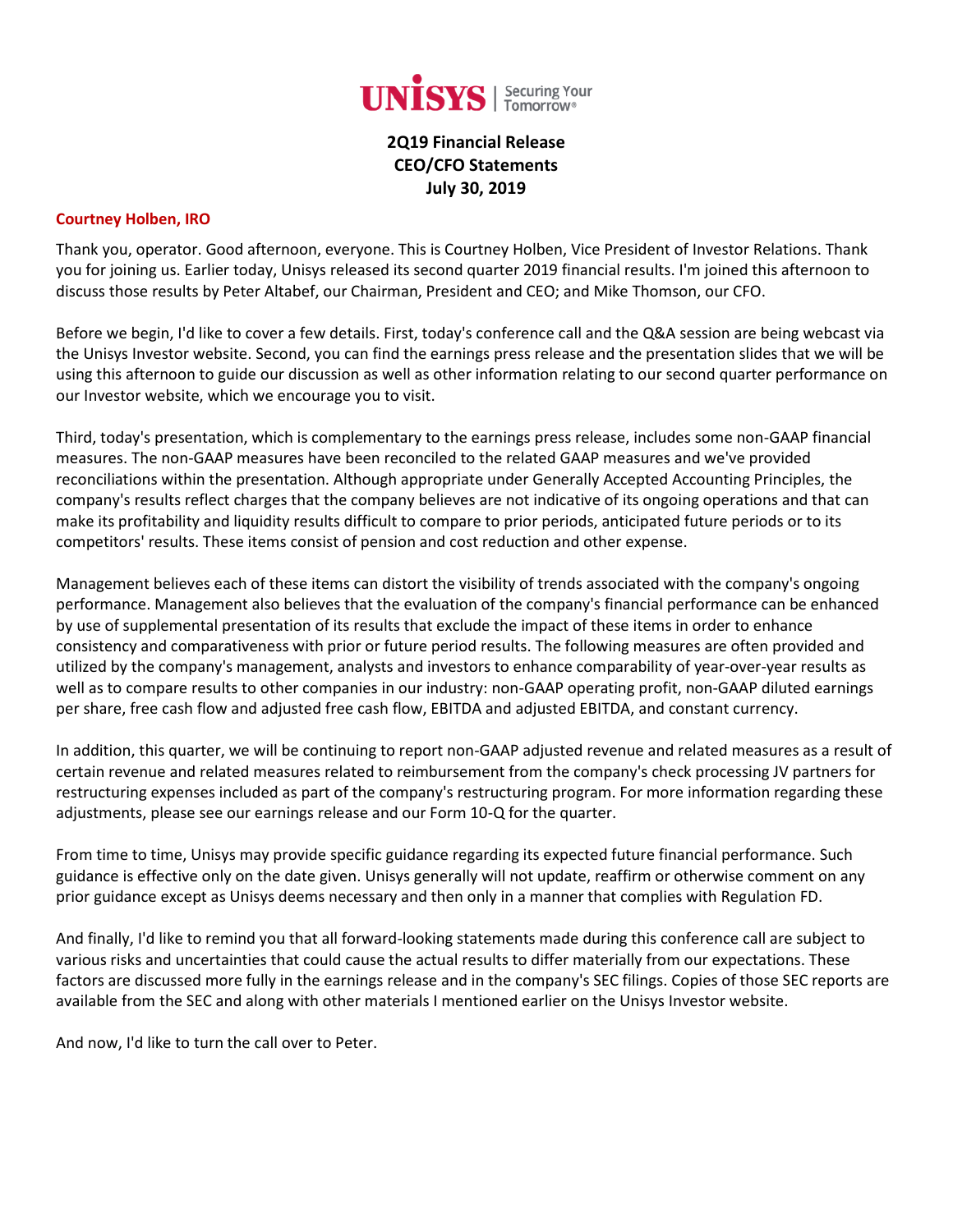#### **Peter Altabef, CEO**

Thank you, Courtney, and thank you all for joining us to review our second quarter financial results. The second quarter represents one of our strongest recent quarters. Many of our key metrics improved year-over-year or ahead of internal expectations and we beat consensus where estimates were available. As we've discussed on previous calls, our focus on security has resulted in numerous large contract signings in recent years, including notable wins in our U.S. Federal sector.

These new contracts continue to drive revenue growth for us and our focus on cost management helped drive improved profitability and cash flow. More specifically, revenue grew at the highest quarterly rate in over 20 years. This was supported by continued strength in our U.S. Federal sector, which was a key driver of results in the second quarter. We expect this sector to continue to contribute to the success of the company among the coming quarters and I'll spend more time on this shortly.

We also saw the highest non-GAAP adjusted services revenue growth rate since 2003. This marks the fifth consecutive quarter of revenue growth for the Services segment. Services' non-GAAP adjusted operating profit margin was the highest it has been since 2014. Again, this was supported by our U.S. Federal sector where Services operating margins remain above the company average. Total company non-GAAP adjusted operating profit margin expanded as did adjusted EBITDA margin. Mike will provide more detail on our financial results shortly but first, I'll provide some more insight into the business.

At the segment level, as I noted, we saw a strong continued growth in Services revenue. Much of Stealth and Security have been differentiating our offerings in the market. Our new Services offerings such as InteliServe and CloudForte continue to complement our industry go-to-market efforts.

As we discussed on the last call, during the second quarter, we launched Unisys CloudForte for hybrid cloud environments and in the second quarter, Unisys won a contract to provide support to a U.S. defense agency to maintain shared, mission critical IT services for select Department of Defense agencies. Under this contract, Unisys will leverage its CloudForte solutions for a number of enterprise services.

We also signed an expanded contract with a major global bank headquartered in the Middle East. The bank's digital banking system has been supported by Unisys applications and the Elevate ecosystem, and they have used Stealth to provide extra security around the critical area of payments. We are now using CloudForte to help them transmission their systems to the cloud. InteliServe is still in early stages of adoption with clients, but it is already allowing us to bid contracts at more attractive margin profiles than otherwise would be possible.

We're also very pleased to see our Services operating profit margin reach the level that it did this quarter. Increasing the efficiency of our Services delivery engine remains a top priority for us and we're working to further integrate intelligent operations, automation, and emerging technologies to help with those efforts. Our land and expand strategy within Services also aims to enhance margins. We saw a number of examples this quarter of newer clients enter into contracts with us for additional or expanded application services or project-based work.

Moving to our Technology segment, second quarter revenue was higher than we expected as we signed a number of ClearPath Forward renewals earlier than anticipated. ClearPath Forward revenue occurs in both our Technology and Services segments, and we have the opportunity to increase the revenue from our ClearPath Forward install base through expanding the services we provide to these clients.

As an example of this, a leading Central American financial institution has been a client of ClearPath Forward and in the second quarter, signed a contract to expand the ClearPath Forward services we provide to help modernize their infrastructure capabilities in support of their core applications. We're now providing on-demand services, supporting the bank's core modernization designed to provide greater flexibility, speed and services to the bank's customers. And finally, during the second quarter, we hosted our first CIO Forum which offered a view into many of our offerings. We found this forum to be successful and expect to continue hosting these in the future.

Security continues to be a critical element in our strategy. Security for Unisys does not just mean our stand-alone solutions such as Stealth or TrustCheck. Rather, security is an inherent part of much of the work we do across the company, including in our border security work and in Services, like identification processing for countries around the world.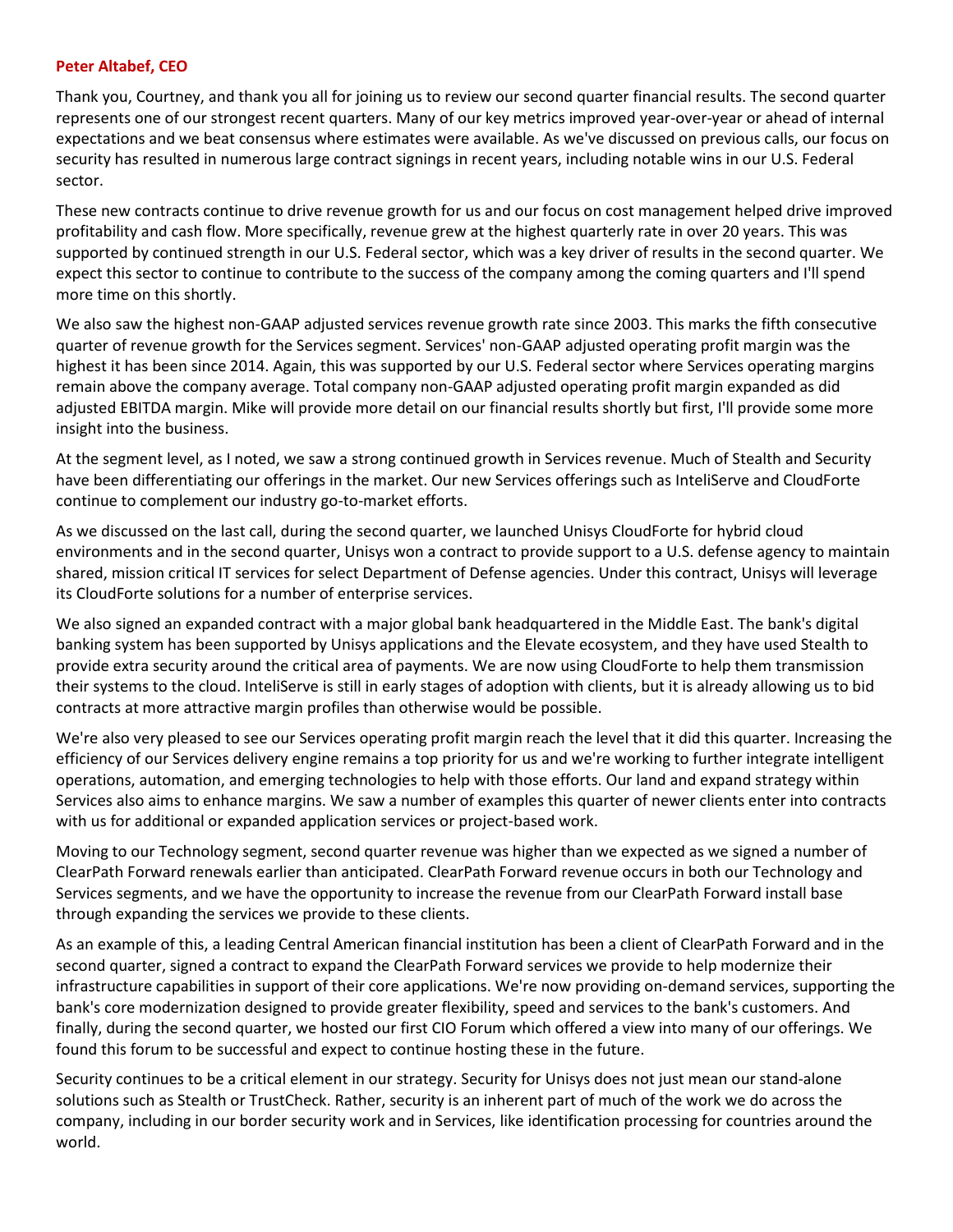We're also working to incorporate our specific security solutions such as Stealth more broadly into our Services offerings. As we have done so, we have seen it become one of our differentiating factors relative to competitors and it has helped drive a number of recent contract wins.

With respect to Stealth specifically, we continue to evolve our offerings now including Stealth dynamic isolation. We recently hosted a webinar on security, which included a demonstration of this new Stealth capability. We would encourage you to view the replay of this which you can find on our Investor Relations website. The key highlight of the demo is that Stealth can now isolate a suspected rogue user or compromised endpoint in seconds from the point suspicious behavior is identified.

In the second quarter, Unisys won a strategic opportunity for a U.S. defense agency's virtual data center. This significant win will see worldwide deployment of Unisys Stealth across several U.S. Department of Defense organizations. Stealth was selected due to increased operational readiness requirements for the rapid provisioning and hosting of multiple discrete mission on plays and networks. Stealth will provide U.S. and coalition war fighters necessary cybersecurity capabilities as outlined in the U.S. National Defense Strategy.

I'll now provide some color on the various sectors, starting with U.S. Federal, which continues to be one of the key drivers of strong financial results. Non-GAAP adjusted revenue for this sector was up 33% year-over-year to \$184 million. As with our growth for the company overall, the growth for our U.S. Federal sector was all organic. The revenue growth we saw in this sector in the second quarter was driven largely by new business transitions. Total funded backlog for this sector was up 36% year-over-year in the quarter and we expect U.S. Federal to see revenue growth approximately in the high teens for the full year of 2019.

In our Public sector, our recent large wins with state governments continue to contribute to the revenue growth for the company. In the second quarter, non-GAAP adjusted revenue for our Public sector was up 5.8% year-over-year and we expect these contracts with state governments to continue to transition towards their run-rate profitability.

In our Commercial sector, non-GAAP adjusted revenue was stable year-over-year, with Services revenue up but a difficult year-over-year compare within Technology. In the second quarter, Unisys signed an agreement with India's flag carrier, Air India, for the Unisys Digistics integrated logistics software suite. Unisys is helping Air India create a connected and automated cargo ecosystem for consistent and accurate data management to help improve cash flow for the airline while creating greater transparency around shipment status for the airline's cargo clients. The solutions we are providing are expanded under the new contract to feature three additional Digistics modules on a software-as-a-service basis to streamline freight management and improve operational efficiencies.

Financial Services had a strong quarter. Non-GAAP adjusted revenue grew 16% year-over-year. A significant portion of this growth was attributable to Technology and a large ClearPath Forward contract that was renewed in the quarter. We also saw a growth in Services revenue, including from new business contracts that have been ramping up.

In conclusion, we're excited about our revenue momentum, that it continues, and that our profitability has strengthened in the quarter. Driving efficiency and maintaining cost discipline remain top priorities for us, especially in light of the impact on cash flow, which is a critical area of focus for us.

Mike will now provide more detail on our financial performance. Mike?

## **Mike Thomson, CFO**

Thank you, Peter. Good afternoon, everyone, and thank you for joining us today to discuss our second quarter results. In my comments, I'll discuss both GAAP and non-GAAP results and provide color for our key business drivers. Reconciliations of GAAP to non-GAAP measures can be found within our earnings presentation.

We're very pleased with the progress we have made in our financial results during the second quarter. Please turn to slide 4, which shows some of the key metrics, each of which exceeded consensus estimates where they were available. You can see the improvements that Peter mentioned earlier.

As we've discussed on recent calls, our focus on security continues to differentiate us in the market along with our new cloud offerings and digital workspace services which have driven increased contract signings in recent periods. This helped to continue to drive revenue growth and strong results overall for the quarter.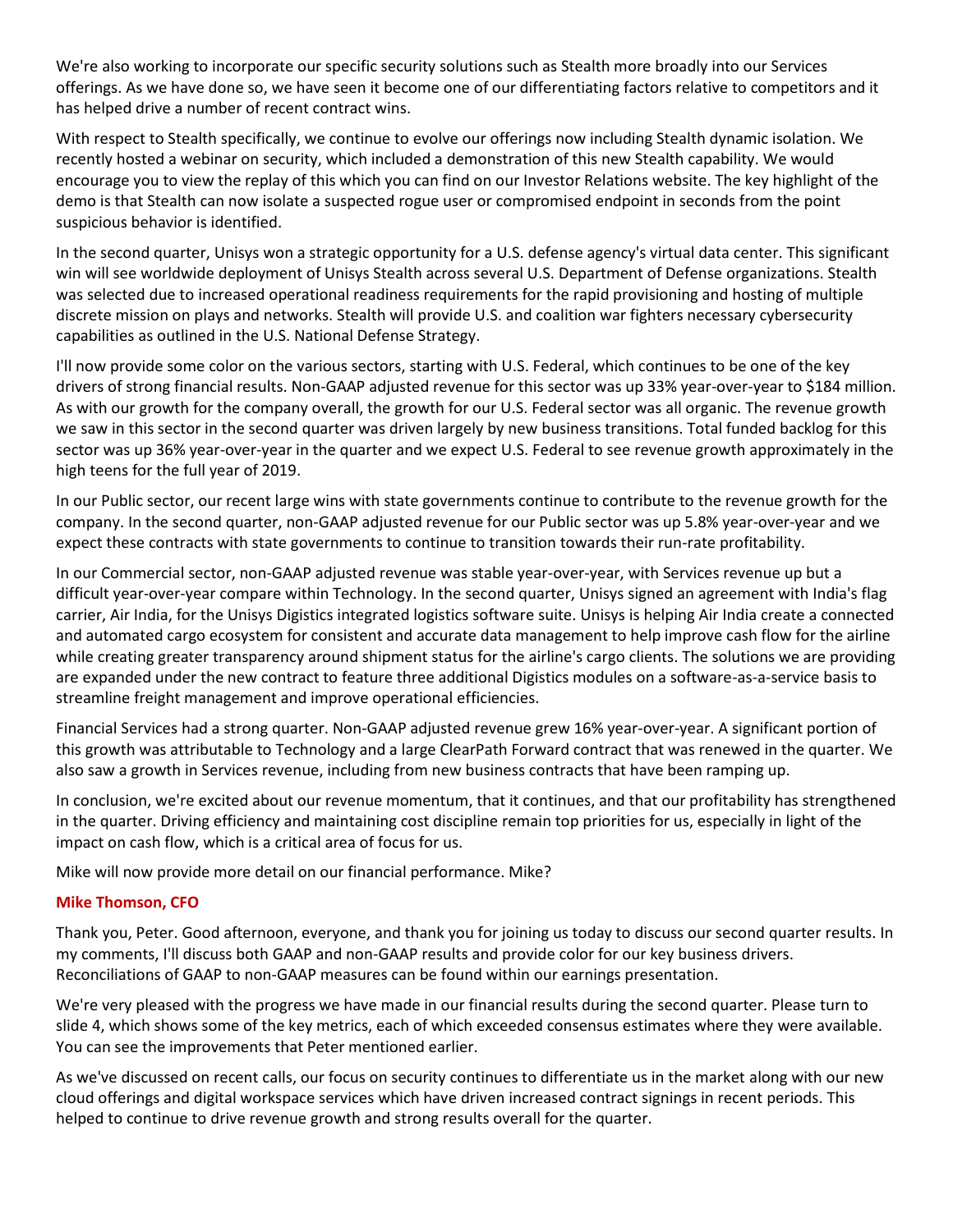We have also discussed our sharp focus on reducing our cost of delivery. We've implemented additional cost-cutting actions during recent periods as we've discussed and we have worked hard to manage expenses. As a result of these efforts, we are starting to see improvements in profitability which flow through the cash flow, resulting in the company being free cash flow positive for the quarter.

With respect to specific results, non-GAAP revenue grew 12% year-over-year to \$747.3 million in the second quarter or 15.5% on a constant currency basis. We have seen levels of growth in recent quarters that the company has not experienced in many years and the second quarter represents the highest quarterly growth rate we've seen in over 20 years.

Non-GAAP operating profit margin expanded 370 basis points year-over-year to 12%, reflecting a solid growth quarter for both Services and Technology businesses, with strong margins coming out of our U.S. Federal sector as well. Although there were no consensus estimates for non-GAAP operating profit margin available this quarter, the metric exceeded our internal expectations.

Adjusted EBITDA was up 29.8% year-over-year and adjusted EBITDA margin expanded 240 basis points year-over-year to 17.2%. Non-GAAP EPS was up 123% year-over-year to \$0.87. Please turn to slide 5 for more detail on our segment results.

As we've discussed, it was a strong quarter for both Services and Technology segments. Second quarter Services non-GAAP adjusted revenue growth of 10.3% year-over-year was the strongest we've seen since 2003. While we continue to see the transitional impact of new business signings, we saw improved Services margins overall in the second quarter. The Services GAAP adjusted gross profit margin was up 40 basis points year-over-year at 16.9% and Services non-GAAP adjusted operating profit margin was 5.1%, the highest we've seen since 2014. This represented year-over-year expansion of 190 basis points.

We maintain our focus on continuing to expand our margins over the longer term, including through the use of thirdparty labor where efficient, further implementing automation, exiting operations in countries where there are structural impediments to profitability and continued right-shoring of labor. Some of these actions may require restructuring charges but would roughly be consistent with the size and scope of the restructuring we announced in Q4 of last year.

Services backlog ended the quarter at \$4.3 billion, which we view as a solid level that supports our near-term revenue growth expectations. Although we've seen significant growth in this metric in recent periods, we have consistently noted that such growth and backlog levels were not necessarily sustainable nor were they expected or necessary to meet our growth goals.

Our Services renewal schedule in the second quarter was lighter than it was in the prior year period, and, as a result, Services backlog was down 6.8% year-over-year. However, based on our visibility into the rest of the year at this point, including a renewal schedule that is more weighted to the second half of 2019, this does not impact our near-term expectations for revenue. Of the \$4.3 billion of Services backlog, we expect approximately \$600 million to convert to Services revenue in the third quarter of this year.

With respect to Technology, we had a strong renewal quarter for ClearPath Forward, with several contracts being signed sooner than expected. This resulted in higher revenue for the segment than we had anticipated going into the quarter. As we have frequently discussed, while we have good visibility into renewals coming into the year, there can be variability in terms of the exact timing of the renewal within the year.

Profitability for the Technology segment was up year-over-year, in part, as a result of higher software revenue. Technology gross profit margin was up 640 basis points year-over-year to 73.5%. Technology operating profit margin was up 870 basis points year-over-year to 53.8%. As we look at the rest of the year, we're still expecting 2019 Technology revenue to be consistent with last year's non-GAAP adjusted Technology revenue.

Given our first half results, this would imply a first half second half revenue split of approximately 48% and 52%. We expect the second half Technology revenue split to be approximately 55% and 45% between the third and fourth quarters based on anticipated timing of scheduled renewals.

With respect to our current expectations around Technology, and considering our performance in the second quarter, Street estimates look a bit high for the third quarter margin so we wanted to provide some additional color.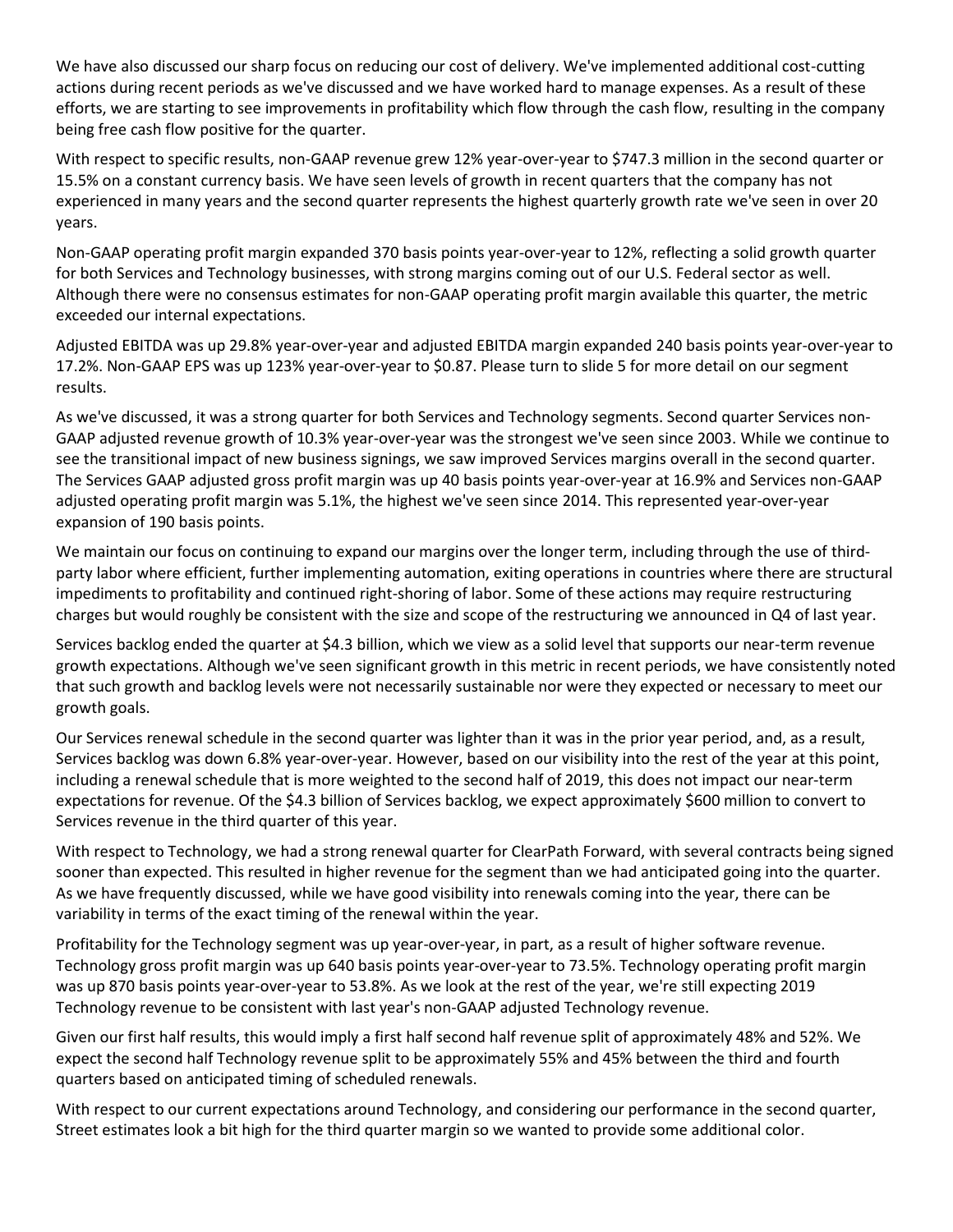Given the timing and mix of technology revenue for the rest of the year, we expect total company non-GAAP adjusted gross profit margin for the third quarter to be approximately 300 basis points to 325 basis points lower in the third quarter than it was in the second quarter, and we expect total company adjusted EBITDA margin for the third quarter to be approximately 350 basis points to 375 basis points lower than it was in the second quarter. I'll now turn to slide 6, which provides more detail on EBITDA and cash flow.

We've already discussed adjusted EBITDA, which benefited from the same trends that drove non-GAAP operating profit this quarter. We're very pleased to see the company produce positive free cash flow in the second quarter. The positive profitability results achieved this quarter helped drive operating cash flow to \$50.9 million, up \$62.6 million year-overyear relative to a use of cash of \$11.7 million in the prior year period. This was also supported by the timing of collections on Technology contracts.

Free cash flow for the quarter was \$11.3 million, up \$67.9 million year-over-year from a use of cash of \$56.6 million in the prior year period. Adjusted free cash flow was up \$52.9 million year-over-year to \$48.3 million versus the use of cash of \$4.6 million in the prior year period. Lower year-over-year CapEx helped drive improvements in free cash flow and adjusted free cash flow. CapEx for the quarter was \$39.6 million versus \$44.9 million in the prior year period. As we previously discussed, our CapEx target is between 5.5% and 6.5% of revenue. Our current expectation is to be at the high-end of that range for 2019, as we expect our full year CapEx to be approximately \$180 million as a result of slightly higher spending than initially anticipated on certain new contracts.

Additionally, we've sought out opportunities for third-party financing of CapEx where available to help mitigate the impact on cash. As a result of this, we expect full year cash usage for CapEx to be lower than our original expectations of \$170 million despite the higher CapEx expectation overall.

We've consistently discussed that security has become one of our key differentiators as we go-to-market and we wanted to provide a little bit more insight into this. In the second quarter, approximately 20% of total revenue was securityrelated. In that number, we are including specific security solutions such as Stealth, Managed Security Services, work such as border security or identification processing, and revenue from clients whose mission is security-driven and where the majority of the work we provide is security-related. This by no means covers all instances in which security is relevant at Unisys, but it allows us to look at a discrete subset of our overall business for insight into the most tangible way security is driving results.

With respect to our pension obligations, we continue to actively assess potential options for proactively managing these obligations, including potential capital market alternatives. In the interim, as we did last quarter, we wanted to provide some informal color as it pertains to pension asset market values and how they've changed since year-end. The slides in the appendix of our earnings presentation have not been updated to reflect these changes as we only formally update those slides once a year. It's important to keep in mind that movements in the Fed Funds rate or the 10-year Treasury note do not necessarily translate into impacts on our GAAP deficit as we use a basket of high-rated corporate bonds to calculate our discount rate.

In addition, the movement of interest rates has very little impact on our contribution schedule as those rates are averaged over a 25-year period. This is why we focus more on asset returns as they can have a more meaningful impact on the contribution schedule from period to period. Keeping these considerations in mind, adjusting for asset returns and interest rates based on market conditions on June 30, 2019, the improvement in cash required for contributions remains similar to what we reported at the end of the first quarter at over \$225 million improvement versus the yearend numbers. Now, let's turn the discussion to our GAAP underfunded liability. Unlike with pension contributions, both interest rates and asset returns can have a meaningful impact on deficit calculations in any given period. Since the beginning of the year, we have seen interest rates decrease but we've had asset returns strong enough to offset that. As a result, although we do not officially update our calculations until year-end, we've seen a limited change in the pension deficit relative to our year-end position based on conditions as of June 30, 2019.

As a rough approximation for purposes of debt deficit calculation for our U.S. pension plans, a 3% incremental return on U.S. assets offsets the impact on the GAAP pension deficit calculation of a 25-basis point reduction in interest rates. Similarly, for purposes of our deficit calculation, for the bulk of our non-U.S. pension plans, a 4.5% incremental return on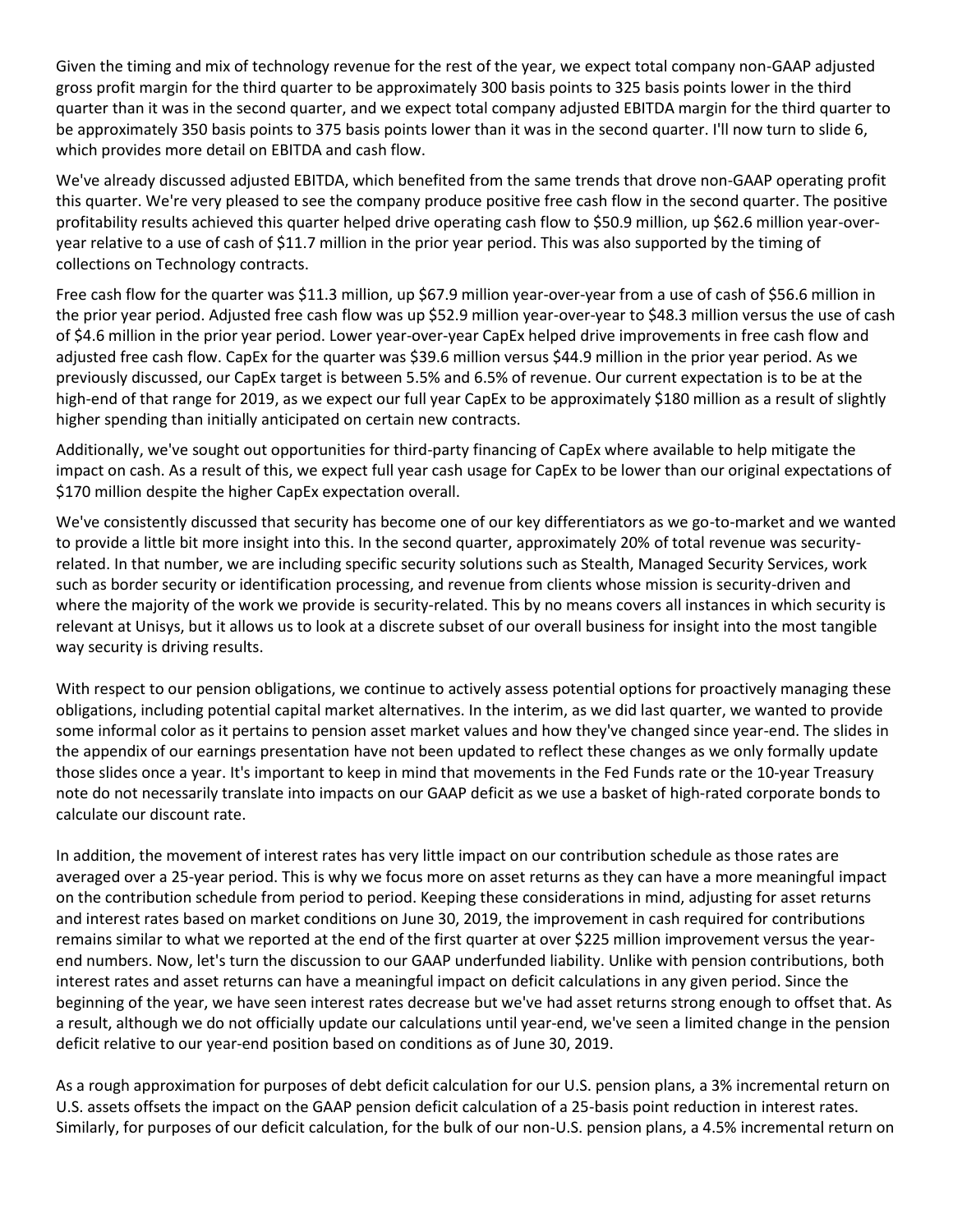non-U.S. assets offsets the same 25-basis point rate reduction. So, we remind you to consider both asset returns and interest rates as you observe market trends.

Overall, we're pleased with our first half results with strong revenue growth and improved profitability. Given these results and our expectations for the rest of the year, we're reaffirming guidance for the full year 2019 on all metrics previously provided. As a reminder, we increased our non-GAAP adjusted revenue guidance in the first quarter and our increased guidance range remains positive 2% to positive 5% year-over-year growth or \$2.82 billion to \$2.9 billion.

For non-GAAP operating profit margin, we're reaffirming our range of 8.25% to 9.25% and for adjusted EBITDA margin, we're reaffirming our range of 14.4% to 16.0%. As we look to the remainder of the year, we maintain our sharp focus on cost controls and operational efficiency. We also plan to continue our active approach to managing the pension obligations and look forward to discussing more on this front in the coming quarters.

## **Question & Answer Section**

**Q – Jon Tanwanteng – CJS Securities, Inc.:** Good afternoon. Thanks for taking my questions. Really nice quarter for both segments there. You guys reaffirmed your full year guidance and I get you pulled in some renewals on the Technology side but did you also pull in some Services business as well?

**A – Mike Thomson – Unisys Corp.:** Yeah. Jon, Services was up across the board, U.S. Federal certainly helped, and as we've mentioned, our Services margins for that business tend to be a little higher than the remaining piece of the business. So, we had a growth across the board there in our Enterprise Solutions as well as our Federal segment, both of which supported growth from Services.

**Q – Jon Tanwanteng – CJS Securities, Inc.:** Okay, but from a timing perspective, nothing pulled in. Maybe give us a little bit more color on how you expect the revenue margin to trend in the Services segment as we go through the year. Do you expect that to trend higher as these large public contracts trend towards profitability? What's the additional color that you can provide?

**A – Mike Thomson – Unisys Corp.:** Yeah. Sure, Jon, so thanks. As we talked about last quarter and as we'll continue to see throughout the remainder of the year, our expectation is the Services margins will improve. We talked about the transitional business and the impact it had in Q1. We've seen a significant decline in that in Q2 and our outlook looks like that will continue to decline through the remainder of the year. So, we expect to see margins improve from the perspective of that transitional business coming to regular run-rate profitability numbers, and as I mentioned, we've had some strong signings in the Federal space and those Services margins tend to come online a lot sooner because they don't have quite the transitional impact. So, we're looking for favorable growth in those businesses.

**Q – Jon Tanwanteng – CJS Securities, Inc.:** Okay, got it. So, the sequential decline that you're expecting on a consolidated basis is purely coming from the Technology segment. Is that correct?

**A – Mike Thomson – Unisys Corp.:** Yeah, because as we talked about earlier in the year, we were looking at a 30%, 70% split on the Technology side and now, we're looking at 48%, 52% split on the first half, second half and then we've given you the split for the third quarter and fourth quarter. So really, it's more a shift in the Technology revenue as a pull forward, and, as we've mentioned, we've got good visibility into the overall pipeline from a Technology renewal perspective. But sometimes, these deals signed at the end of the quarter or the beginning of the next quarter, they're a little choppy from that perspective.

**Q – Jon Tanwanteng – CJS Securities, Inc.:** Great. Thanks for the color. What is the reason that the COGS in the Technology segment were so low? You've mentioned a higher mix of software. Is that expected to be sustained as we go through the year at similar revenue levels?

**A – Mike Thomson – Unisys Corp.:** Yeah, so we had some higher volume in the quarter. That was a good driver there from a COGS perspective. It's actually more volume-based than it was anything else.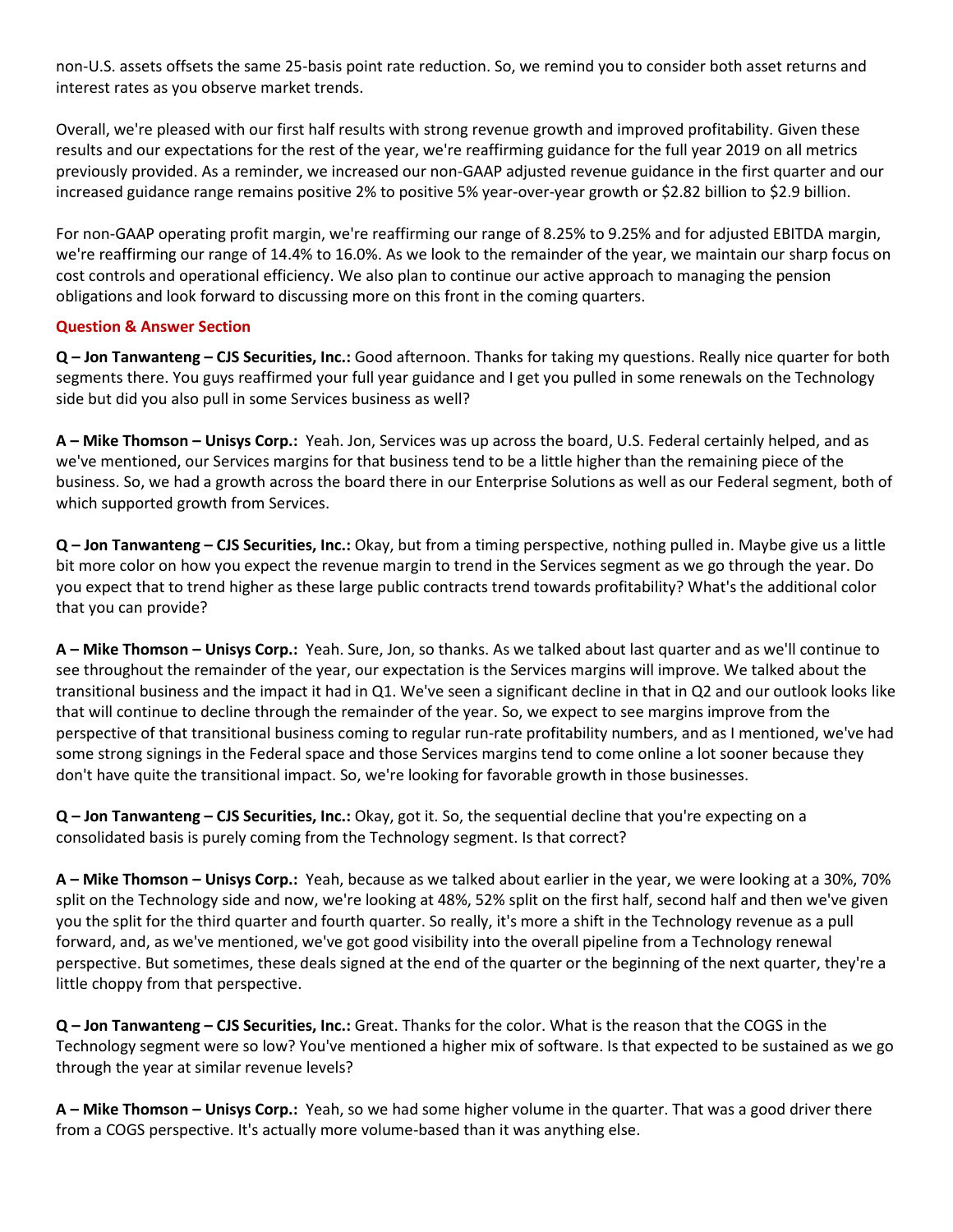**Q – Jon Tanwanteng – CJS Securities, Inc.:** Okay, got it, but at similar revenues or volumes going forward, should you be expecting COGS to be around the same?

**A – Mike Thomson – Unisys Corp.:** Yeah, we are expecting COGS to be probably a little improved and that's going to be part of why the Services margin is improving over the year. So, I would expect to see our COGS improve in the back two quarters of the year.

**Q – Jon Tanwanteng – CJS Securities, Inc.:** Okay. I got it. I meant specifically on the Technology side.

**A – Mike Thomson – Unisys Corp.:** Yeah, so we'll have a little bit of a mix in Q3 from a Tech perspective and I think the COGS will actually worsen a little bit in Q3 for the Tech business specifically, largely due to some third-party components of a couple deals that we have in the pipeline.

**Q – Jon Tanwanteng – CJS Securities, Inc.:** Okay, great. Thank you. And then finally, just the difference between the Services businesses that you're selling now that has Stealth enabled or doesn't, what is the average margin uplift that you're able to get when you include Stealth in the new signings and what percentage of your new contracts do actually have Stealth enabled?

**A – Peter Altabef – Unisys Corp.:** So, while Mike is thinking about the financial answer to that, let me give you some color on that. When we insert Stealth specifically into deals, it is largely to distinguish ourselves in the deals. We do get higher margins for the Stealth component, but it doesn't necessarily increase our margins for the entire deal other than the Stealth component. It makes it more likely for us to win those deals. So, I think that's one way to look at it. We're not looking to drive margins up for the entirety. In some cases, Stealth represents 5% or 10% of the revenue of a deal and so are looking for higher margins on the Stealth component.

Now, when we look at Services in general and we look at the security number we gave you, this is the first time we've actually given a percentage of our business related to security, and it's a work in progress. You can see how we define security. There is some security work that's not included in that number because we just can't capture it yet, but at 20% of the revenue with the company, that's a significant number for us and certainly, it's the first time we've given that number and there's a reason for that. We want everybody to understand how much of the company is now securityfocused.

With respect to the profitability of that business, if you look at that security business and you look at the Services component, because that has got more Services in it than, let's say, the mix of the rest of the company because of the lack of ClearPath Forward in that number, you're going to see that the gross margin on our Services security work is higher than the gross margin of our non-security Services work. So, we do get more profitability when we're doing Services. Is that fair, Mike?

**A – Mike Thomson – Unisys Corp.:** Yeah, that's fair. And Jon, I wouldn't say that the margins on that work is as high as the margins on ClearPath Forward, but to Peter's point, the Security revenue that we referenced has both Services and Tech in it and the Tech portion of it is under 5% of total Security revenue in general. So, although there is a revenue uplift related to Security or Stealth specifically in those deals, it's probably in the 6% to 7% range from an uplift perspective.

**Q – Jon Tanwanteng – CJS Securities, Inc.:** Got it. That's very helpful. Thank you. And then just finally, you said that lower CapEx, some \$170 million. Did you give a specific number or just lower than that?

**A – Mike Thomson – Unisys Corp.:** Actually, what we said was higher CapEx. It's in the high end of the 5.5% to 6.5% range. We're expecting it to be \$180 million or around \$180 million is the number. And what I was saying lower was we did some financing for CapEx, so the impact on cash would have been lower.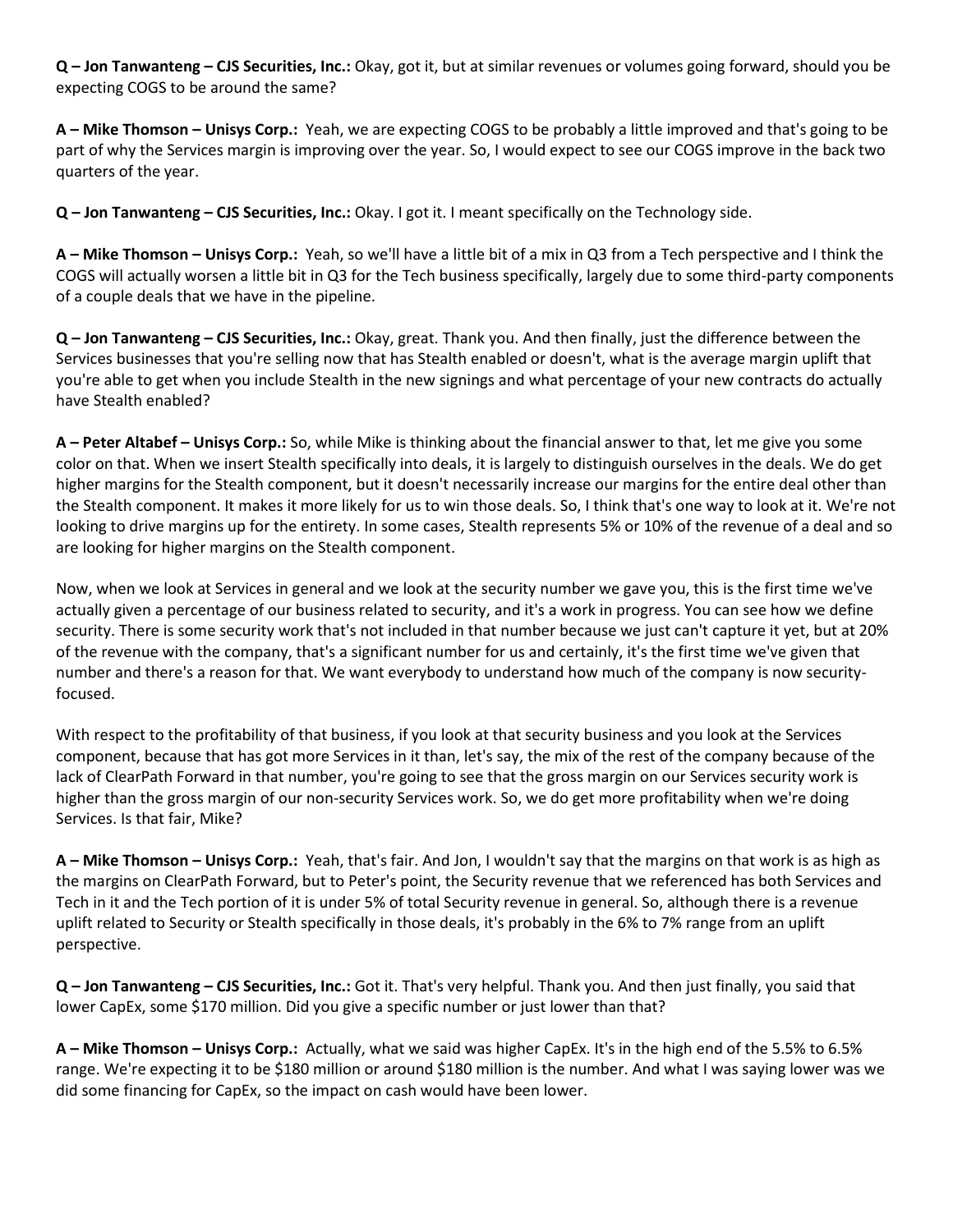**Q – Ishfaque Faruk – Sidoti & Co. LLC.:** Hi, guys. Congrats on the wonderful quarter. A couple of questions for me. Mike, you mentioned ClearPath renewal schedules being one of the main drivers for Technology revenue growth. Have you guys seen any Stealth revenue in the second quarter or was it ClearPath Forward-driven?

**A – Mike Thomson – Unisys Corp.:** Well, clearly, we've got Stealth revenue in the quarter but the Technology segment in general is largely ClearPath Forward, and what we were talking about was a pull-forward of deals that frankly we had originally thought were going to come in Q3 and Q4 that pulled forward into Q2. So, we're not changing our feel on total Technology revenue for the year. We think it will be flat year-on-year in total and it's really just a shift, Ishfaque, into Q2 from some of the later quarters in the year.

**A – Peter Altabef – Unisys Corp.:** And, Ishfaque, this is Peter and again, thanks for the question and I'm looking forward to your follow-up questions as well. But keep in mind, that we get both Technology and Services revenue from Stealth. If we look year-on-year for the full year of 2018 versus the full year of 2019, we expect total Stealth revenue, Services and Technology. It's an expectation because obviously we're only halfway through the year, but for the full year, we expect that to more than double. So, we continue to see progress on Stealth.

**Q –Rod Bourgeois – DeepDive Equity Research, LLC.:** Hey there, so I want to talk about if you can provide some more color on the performance in the Federal business and then I want to ask do you see opportunities to apply some of the learnings in the Federal business and the growth that you're driving there? Can you apply some of those learnings to the other segments to get similar juice out of the other businesses as well?

**A – Peter Altabef – Unisys Corp.:** Yeah, Rod, so this is Peter. Thanks again for dialing in and thanks for asking the question. Mike will probably provide some additional answers, but let me just take the lead on that to start with. 33% year-on-year growth is a good number for us and it's coming from all elements of our Federal business. So, when we think of Federal business, Federal really was the start for us and this idea of very focused industries. Within Federal, we break-down our business to civilian, Defense and intel, and Homeland and critical infrastructure.

All three of those groups saw a significant growth year-on-year and when we look at the total revenue represented by those groups, Homeland and critical infrastructure is 44% of that revenue, civilian is 35%, and Defense and intel is 20%. Of the three segments, Defense and intel grew the fastest, so it's making up a bit for lost ground, if you will. We consider all three to be strong areas of growth for us. With respect to learnings and some of the goodness from our approach in that area, I would actually say those learnings go both ways. I mentioned two of our offerings in my remarks: InteliServe and CloudForte. Interestingly, InteliServe was started in the Enterprise Solutions part of our business, which is the non-U.S. Federal part, whereas CloudForte was started in the U.S. Federal business. And so, we're absolutely taking the benefit of that CloudForte initiative and moving that into the rest of the company.

We're also taking the benefit of InteliServe and moving that into the Federal part of the company and some of the big wins that we have received this year, a couple of the very largest actually, are InteliServe-based, which came from the Enterprise Solutions, and have now migrated into Federal. So, one of the things we deliver is we're not proud about where these ideas originate and we try to cross-pollinate as quickly as we can.

**A – Mike Thomson – Unisys Corp.:** And, Rod, maybe I'll just add, but just from a perspective of this crosspollination, the work that we're doing in Public sector is very much applicable to some of the work we're doing in the Federal space and we also see from a quals perspective that there's a lot of crossover there. Some of the deals that we're talking about are using Federal quals and vice versa because the work that we're actually performing is very similar for state and local as it might be for U.S. Federal in some cases. Obviously, outside of the U.S, security work that we're doing in other countries has applicability as well.

**Q –Rod Bourgeois – DeepDive Equity Research, LLC.:** Okay, and, hey, a related question, the webinar/demo that you did on Stealth recently, that was very helpful. I'm wondering are you seeing traction with Stealth in the commercial market or is there a different sort of receptivity in the commercial market versus the government sector?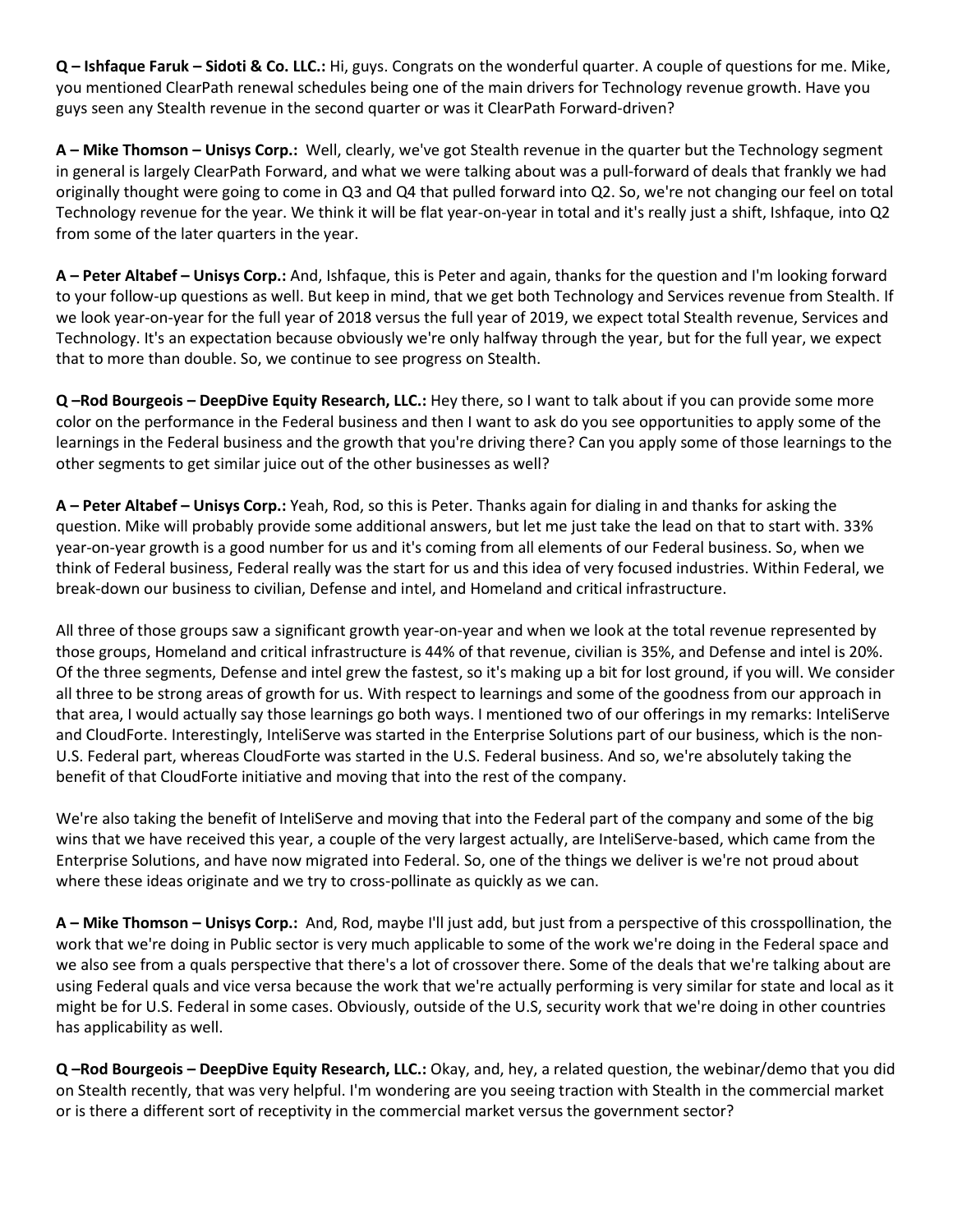**A – Peter Altabef – Unisys Corp.:** We're seeing increased awareness in both markets. I will tell you the commercial market is just different because it's just broader geographically and it's obviously broader by industry. So, one of the things you saw from us in the second quarter was an announcement that we are working with Dell Technologies, and, effective the end of June of this year, Stealth is now available as part of the cyber vault suite of offerings from Dell. And so, we can put Stealth directly into, for instance, Dell servers as you buy the servers as part of cyber vault. And obviously, while Dell sells to the federal government, the majority of their sales are outside the federal government.

So that's an example, Rod, of the way we're going about expanding the distribution pipe. I think when we get to the nonfederal part of the world, when you have a product or a solution like Stealth, one of the things we are focusing on as a company is how do we get it out beyond our own sales force? It's pretty straightforward. We will subcontract with some other large federal players, but our own sales force can cover a lot of the U.S. Federal market. It's not the case outside, so partnering up with companies like Dell, like Cylance, like LogRhythm is very important for our security offerings, including Stealth.

**Q –Rod Bourgeois – DeepDive Equity Research, LLC.:** That's helpful. Hey, in past quarters, you've disclosed at certain points the amount of margin dilution that's occurring on new large deals that are in these transitional stages. Is there an update on what that margin dilution impact is as of the latest quarter?

**A – Mike Thomson – Unisys Corp.:** Yeah, so I think we disclosed last quarter it was 180 bps drag. We're looking at it being about 160 bps this quarter and I think we mentioned last quarter that we expect as the year unfolds, that this continues to decline so that by the end of Q4, we're probably not having this discussion around transitional business impact.

**Q –Rod Bourgeois – DeepDive Equity Research, LLC.:** All right. Nice progression there. Thanks, guys, very much.

**Q –Bill Smith – Wm Smith & Co.:** Hi, Peter and Mike and Courtney. Congratulations on a tremendous quarter and the progress that you've made over the years. I'm just wondering with the improved performance and the numbers that you just announced, is there an opportunity to do something with the high cost debt that you have in terms of maybe restructuring or discussing that? I think things are a little bit different today than when you first put that debt on, so is there an opportunity there?

**A – Mike Thomson – Unisys Corp.:** Yeah, hey, Bill. It's Mike. Thanks for the question, for sure. I think we mentioned even last quarter that we're kind of all ears as it pertains to the capital markets. Just from a perspective of when those terms come due, you're talking about a make-whole provision that post-April 1 of next year, that make-whole provision gets cut in half and the economics around doing some kind of refinancing become a lot more feasible and a lot more economically sound. But clearly, it's something that we're looking at from a capital structure perspective and we'll continue to look at opportunities to do better.

As you mentioned, the market right now is pretty hot and the rates are obviously lower than the coupon that we currently have, so certainly something we're looking forward to.

**Q –Bill Smith – Wm Smith & Co.:** And just to remind me, is it 10.5%? I don't have it in front of me right now, but something around you paid.

# **A – Mike Thomson – Unisys Corp.:** It's 10.75.

**Q –Doug Thomas – JET Equity Partners.:** Good afternoon. Congratulations on a terrific quarter. It's good to see Unisys get its mojo back. I guess I'm going to start, it's nice to have early contract signings, and, Peter, I just wondered maybe if you could – it seems like the company has some very good visibility, particularly on the government side and I'm wondering could you sort of walk through the budget that's been recently passed that gives you some sense of certainty, I would think, at least over the next two years. But where do you see in terms of some of the larger opportunities on the government side? The funding must be, it seems like it must be, in place so that you have an opportunity to see some pretty substantial growth across the board.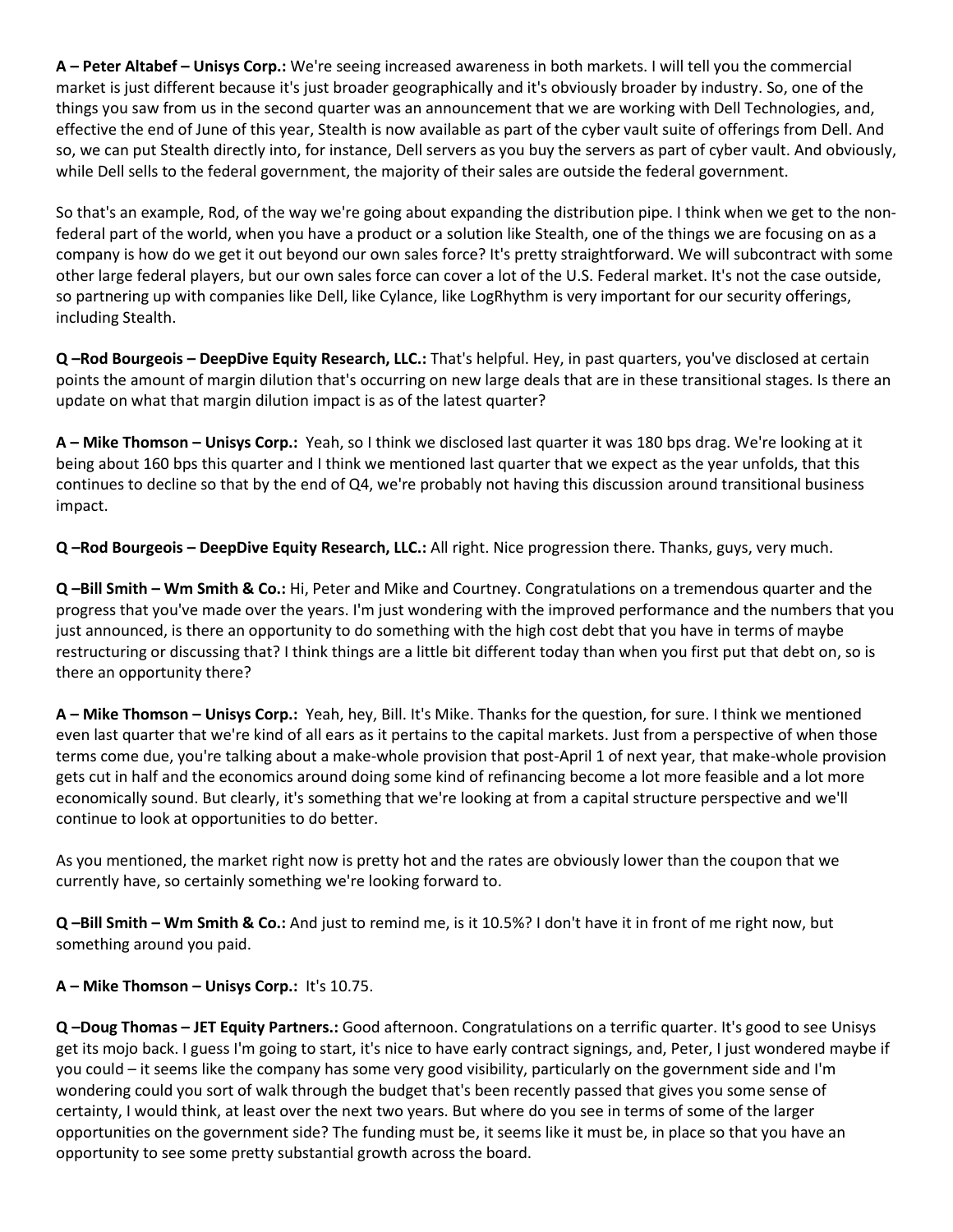**A – Peter Altabef – Unisys Corp.:** Yeah. Doug, that's a great question and I'm going to try to unpack it a little bit because there's a lot in your question.

The first is about visibility. We do have pretty good visibility, but we could also be wrong. This quarter is a good example of us being wrong. In the ClearPath Forward business, we gave quarterly or first half, second half breakdown as to when we thought the revenue was going to come in. We think we have a pretty good idea of the ClearPath Forward license revenue at a minimum, which is the Technology segment and we got it wrong because we got more of that revenue in the first half than we were expecting to get so we'll get less in the second half. So, you can see the different numbers there. I don't want to take too much credit for us being able to see into the future because we do get it wrong.

With respect to government, however, it's a little different. We have had such a powerful set of signings. I think the TCV we signed over the last 18 months is \$1.9 billion from government. And so, that business is signed, and the thing about the government from a reporting side, is unlike the non-government sector, where you have some question as to exactly when you report revenue because the time of transition tends to vary based off implementation, in the U.S. Federal market, there's little variation on implementation time. You get revenue pretty quickly after you sign a deal and you kind of know when it's going to come in.

So, I would say to your question we have more visibility in terms of the revenue around government because of that and because of this backlog of signings. When the backlog increased by 36% year-over-year, we have a pretty good view of what's going to happen the rest of the year. We still expect to sign new business in the rest of the year. Again, it's a competitive market. We might win all of it. We might win some of it. We're likely to win some of it, but not none of it. So, there is variability, but we feel pretty good. You noticed that last quarter, we suggested full year growth in the government of between the mid and high teens for the year, and you heard me say today approximately high teens. So, that is an inching up of our expectation for revenue for government for the full year.

In terms of the budget, which is not quite passed yet, but it is close to being passed hopefully, I think it will help us in the sense that it will provide stability. It'll provide the ability of our clients to come make multi-year commitments. We see that as only an upside. We are expanding, as I noted to Rod Bourgeois' question, the Defense and intel part of our business is now the fastest growth part of Federal and, depending on exactly how that works, I think there's going to be a little more freedom in the Defense budget to expand faster than it would if it were under some of the prior existing caps. That's good for us.

But the bottom line is to be able to put up 33% year-on-year growth all organic and all of our activities are organic, as you know, we haven't done an acquisition in many years, we're taking market share. That's not a question of incrementally gaining some budget dollars and we're very proud of taking market share. We think we're doing it with real quality solutions that are showing value to the government. So, we think the budget's upside, but we think we are performing pretty well right now in the marketplace.

**Q –Doug Thomas – JET Equity Partners.:** And then while I've got you, Peter, you mentioned hosting a CIO event and I'm just wondering maybe if you could for a moment talk about that event, how it came together, who showed up, how much of it was commercial versus government so forth and just what message you tried to get across and how it went over.

**A – Peter Altabef – Unisys Corp.:** Yeah, so Vishal Gupta, who is our Chief Technology Officer and who leads the technology organization for us, was really the host of that event. We had it in Washington, DC and we did invite clients from around the world. We had clients in U.S. and Canada. We had clients from EMEA. We had clients from Latin America. We were really thrilled with the turnout. It was, if you will, a prototype. We expect that to expand over time and one of the initiatives that Eric Hutto, who leads our Enterprise Solutions team, has been working on for a while, is as we've done, if you will, an analysis of our business, when we do more than one line of Services or one line of Technology for a client, when we are broader than a one-trick pony at our client, the business gets stickier. Obviously revenue grows up, the profitability goes up, and part of the profitability going up is you don't have to participate in RFPs. The client doesn't have to do all of the expense of those. You get additional business and you can share the value of not having all